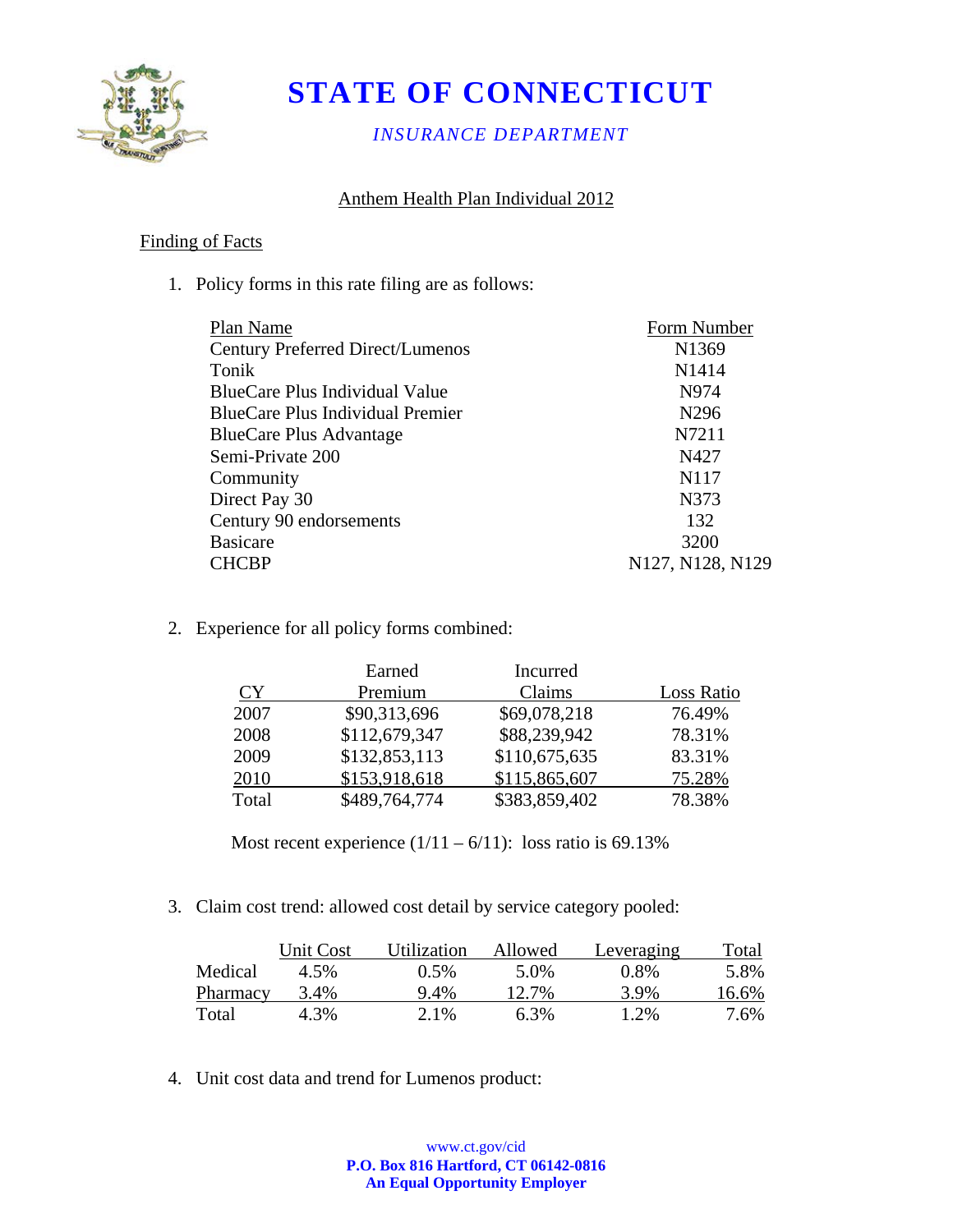|                      |         |         |         | 2009/ | 2010/ |
|----------------------|---------|---------|---------|-------|-------|
|                      | 2008    | 2009    | 2010    | 2008  | 2009  |
| Inpatient            | \$2,994 | \$3,356 | \$3,642 | 12.1% | 8.5%  |
| Outpatient           | \$608   | \$655   | \$736   | 7.7%  | 12.4% |
| Professional         | \$169   | \$171   | \$176   | 1.2%  | 2.9%  |
| <b>Total Medical</b> |         |         |         | 4.5%  | 6.2%  |
| Pharmacy             | \$68    | \$72    | \$73    | 5.9%  | 1.4%  |

5. Utilization data (per thousand members) and trend for Lumenos product:

|                      |       |       |       | 2009/    | 2010/   |
|----------------------|-------|-------|-------|----------|---------|
|                      | 2008  | 2009  | 2010  | 2008     | 2009    |
| Inpatient            | 10.3  | 9.6   | 10.8  | $-6.8\%$ | 12.5%   |
| Outpatient           | 90.3  | 92.8  | 90.8  | 2.8%     | $-2.2%$ |
| Professional         | 685.2 | 715.8 | 685.1 | 4.5%     | $-4.3%$ |
| <b>Total Medical</b> |       |       |       | 2.3%     | $-0.8%$ |
| Pharmacy             | 526.9 | 535.5 | 530.3 | 1.6%     | $-1.0%$ |

6. Claim trend PMPM for Lumenos product:

|              |          |          |          | 2009/ | 2010/   |
|--------------|----------|----------|----------|-------|---------|
|              | 2008     | 2009     | 2010     | 2008  | 2009    |
| Inpatient    | \$30.97  | \$32.24  | \$39.24  | 4.1%  | 21.7%   |
| Outpatient   | \$54.88  | \$60.84  | \$66.88  | 10.9% | 9.9%    |
| Professional | \$115.89 | \$122.21 | \$120.71 | 5.5%  | $-1.2%$ |
| Total        |          |          |          | 6.7%  | 5.4%    |
|              |          |          |          |       |         |
| Pharmacy     | \$35.80  | \$38.53  | \$38.68  | 7.6%  | 0.4%    |

7. Unit cost data and trend for PPO products:

|                      |         |         |         | 2009/ | 2010/ |
|----------------------|---------|---------|---------|-------|-------|
|                      | 2008    | 2009    | 2010    | 2008  | 2009  |
| Inpatient            | \$2,779 | \$3,146 | \$3,522 | 13.2% | 12.0% |
| Outpatient           | \$615   | \$694   | \$767   | 12.8% | 10.5% |
| Professional         | \$160   | \$170   | \$172   | 6.3%  | 1.2%  |
| <b>Total Medical</b> |         |         |         | 9.2%  | 5.2%  |
| Pharmacy             | \$57    | \$62    | \$64    | 8.8%  | 3.2%  |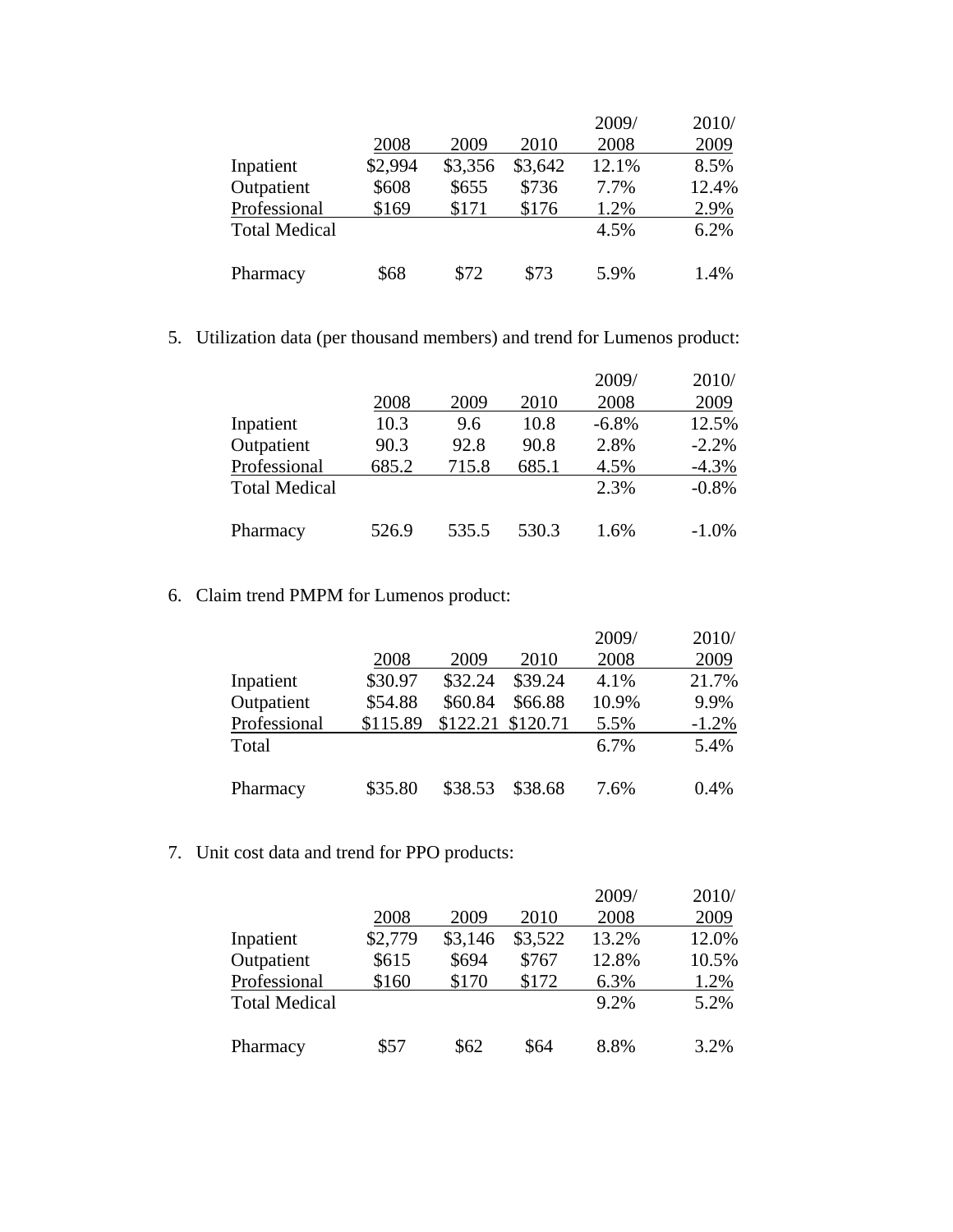8. Utilization data (per thousand members) and trend for PPO products:

|                      |       |       |       | 2009/    | 2010/    |
|----------------------|-------|-------|-------|----------|----------|
|                      | 2008  | 2009  | 2010  | 2008     | 2009     |
| Inpatient            | 14.3  | 13.8  | 11.7  | $-3.5\%$ | $-15.2%$ |
| Outpatient           | 102.3 | 109.3 | 104.5 | 6.8%     | $-4.4%$  |
| Professional         | 814.6 | 837.1 | 808.3 | 2.8%     | $-3.4%$  |
| <b>Total Medical</b> |       |       |       | 2.9%     | $-5.6%$  |
|                      |       |       |       |          |          |
| Pharmacy             | 744.1 | 752.2 | 797.9 | 1.1%     | 6.1%     |

## 9. Claim trend PMPM for PPO products:

|              |          |          |          | 2009/ | 2010/   |
|--------------|----------|----------|----------|-------|---------|
|              | 2008     | 2009     | 2010     | 2008  | 2009    |
| Inpatient    | \$39.82  | \$43.47  | \$41.11  | 9.2%  | $-5.4%$ |
| Outpatient   | \$62.94  | \$75.85  | \$80.16  | 20.5% | 5.7%    |
| Professional | \$130.46 | \$142.01 | \$138.82 | 8.9%  | $-2.2%$ |
| Total        |          |          |          | 12.1% | $-0.5%$ |
| Pharmacy     | \$42.33  | \$47.00  | \$51.37  | 11.0% | 9.3%    |

## 10. Unit cost trend for all products:

|                      | 2009/ | 2010/ | 6-month ending    |
|----------------------|-------|-------|-------------------|
|                      | 2008  | 2009  | <b>April 2011</b> |
| Inpatient            | 12.7% | 10.1% | 14.2%             |
| Outpatient           | 10.7% | 11.5% | 12.9%             |
| Professional         | 3.8%  | 2.3%  | $-0.9\%$          |
| <b>Total Medical</b> | 7.1%  | 5.7%  | 5.7%              |
| Pharmacy             | 7.7%  | 2.0%  | 0.5%              |

## 11. Utilization trend for all products:

|                      | 2009/    | 2010/    | 6-month ending |
|----------------------|----------|----------|----------------|
|                      | 2008     | 2009     | April 2011     |
| Inpatient            | $-5.1\%$ | $-0.4%$  | 2.0%           |
| Outpatient           | 5.1%     | $-3.2\%$ | 4.9%           |
| Professional         | 3.5%     | $-3.9\%$ | 1.5%           |
| <b>Total Medical</b> | 2.6%     | $-3.0\%$ | 2.7%           |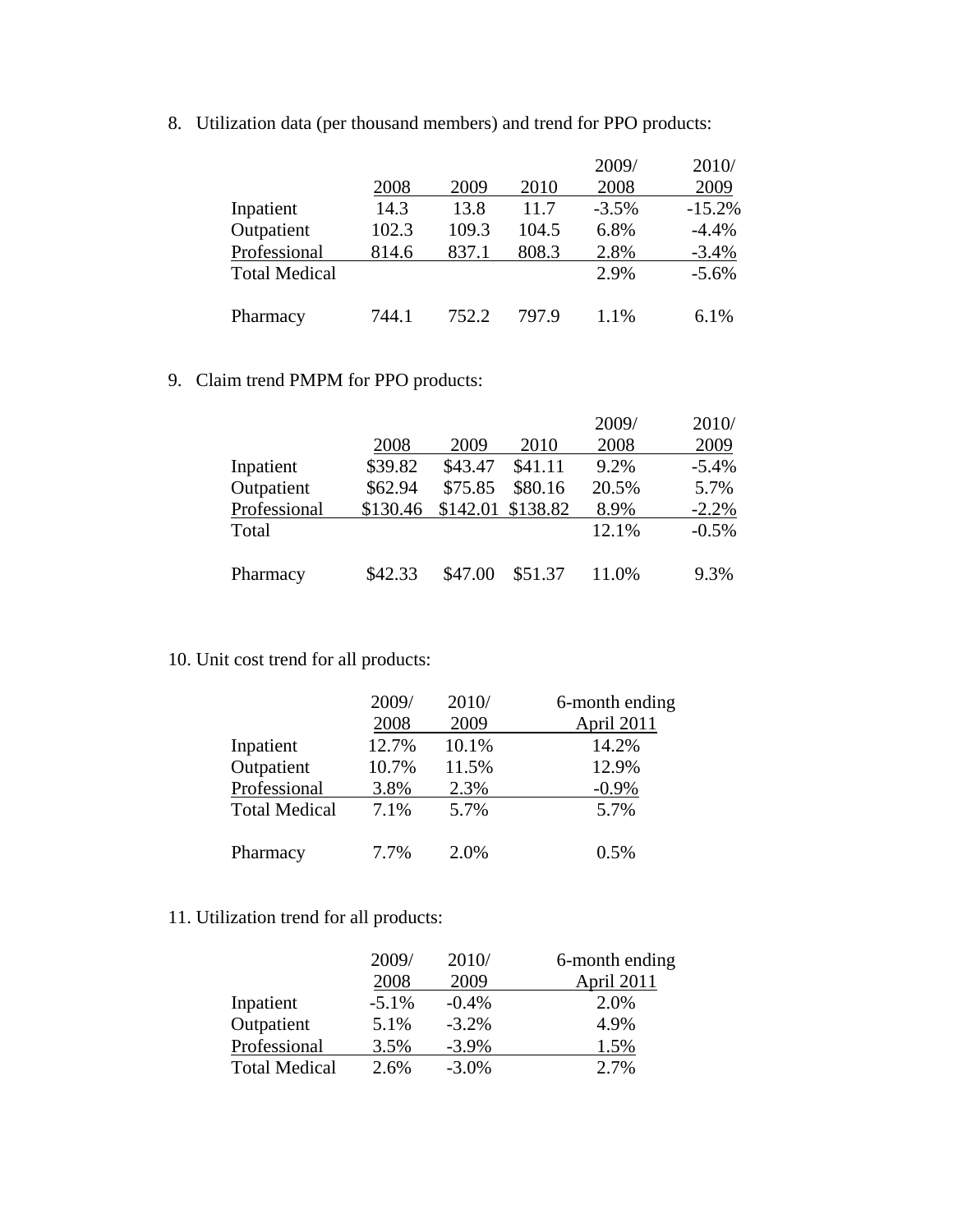| Pharmacy | 1.4% | 1.6% | 8.3% |
|----------|------|------|------|
|----------|------|------|------|

12. Claim trend PMPM for all products:

|              | 2009/ | 2010/   | 6-month ending |  |
|--------------|-------|---------|----------------|--|
|              | 2008  | 2009    | April 2011     |  |
| Inpatient    | 7.0%  | 9.4%    | 16.3%          |  |
| Outpatient   | 16.3% | 8.0%    | 18.8%          |  |
| Professional | 7.4%  | $-1.7%$ | 0.7%           |  |
| Total        | 9.7%  | 2.7%    | 8.5%           |  |
| Pharmacy     | 9.2%  | 3.6%    | 9.0%           |  |

- 13. Emerging claims experience indicates that claims cost trends are increasing and are expected to continue increasing at a rate of almost 8% throughout the 2012 rate effective period.
- 14. In addition to claim cost trend, the total cost of providing benefits is influenced by other factors as well. Healthcare cost increases are caused by underlying growth in the cost of care and increased utilization, driven by changes in the demographics and health status of Anthems' members who are gradually utilizing more services year over year (also known as underwriting wear-off). Underwriting wear-off continues to negatively impact rates. The actuarial analysis included in this filing indicates that Anthems'projected distribution of members by policy duration during 2012 will increase claims costs by 6.2%.
- 15. Mandated benefit changes as required by Connecticut state law are expected to increase claims cost by another half of a percent (0.5%). It is also important to note that a combination of changes in administrative expenses, plan mix, medical loss ratio requirements and other actuarial impacts will reduce the total anticipated rate increase by 1.5%.
- 16. In addition, benefit leveraging is estimated to be 1.2%
- 17. Retention charge used in rate filing is 18.7% of which selling, general and administrative expense is 9.9%, profit/margin is 7.0% and premium tax is 1.75%.
- 18. The expected medical loss ratio at the proposed rate increase is 81.3%. The expected health care reform adjusted medical loss ratio at the proposed increase is 84.9%. This reflects the state premium tax of 1.75% and estimated federal income tax of 2.47%.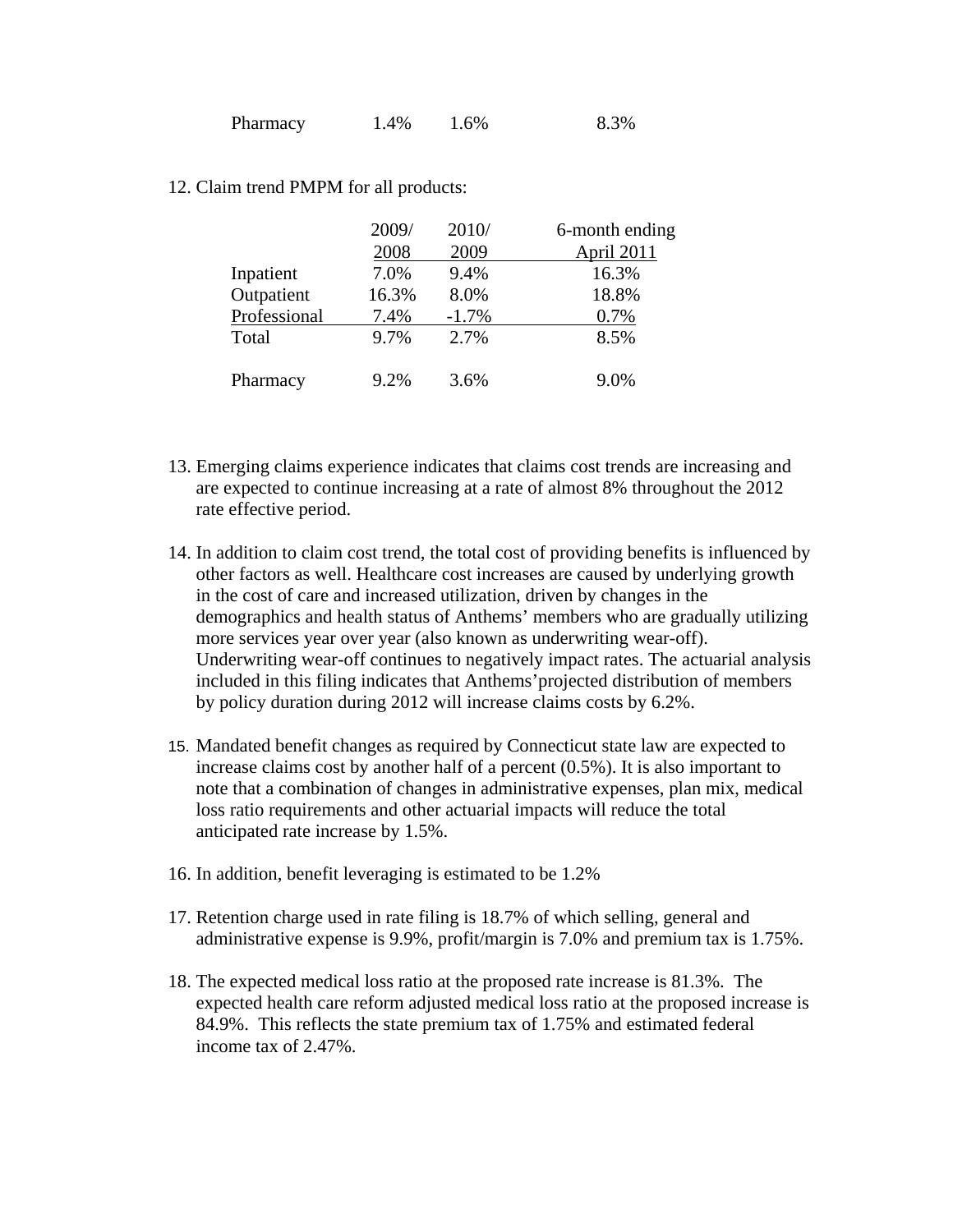| <b>Benefit Change</b>    | <b>Average Claim Impact</b> |                              | <b>Notes</b> |                         |
|--------------------------|-----------------------------|------------------------------|--------------|-------------------------|
|                          |                             | <b>Experience Projection</b> |              |                         |
|                          | Impact                      | Period                       | Period       |                         |
| Federal (PPACA)          |                             |                              |              |                         |
| Unlimited lifetime max.  | $0.00\%$                    | $0.00\%$                     | $0.00\%$     | Negligible impact       |
| Dependent to Age 26      | 0.20%                       | 0.13%                        | 0.07%        | Definitional            |
| Rescission changes       | 0.00%                       | 0.00%                        | 0.00%        | Negligible impact       |
| <b>State</b>             |                             |                              |              |                         |
| <b>Oral Chemotherapy</b> | 0.20%                       | 0.08%                        | 0.12\%       | PA 10-63 (eff $1/11$ )  |
| <b>Birth to Three</b>    | 0.10%                       | 0.00%                        | 0.10%        | PA 11-44 (eff 1/12)     |
| Colorectal cancer        |                             |                              |              |                         |
| Screening                | $0.00\%$                    | $0.00\%$                     | $0.00\%$     | PA 11-83 (eff $1/12$ )  |
| Coverage for bone        |                             |                              |              |                         |
| marrow testing           | 0.10%                       | $0.00\%$                     | 0.10%        | PA 11-88 (eff $1/12$ )  |
| Pain management          |                             |                              |              |                         |
| step-therapy             | 0.15%                       | 0.00%                        | 0.15%        | PA 11-169 (eff $1/12$ ) |
| Total                    | 0.65%                       | 0.21%                        | 0.53%        |                         |

19. The impact of federal healthcare reform (PPACA) and CT state mandated benefits is as follows:

- 20. Anthem is requesting a 12.9% rate increase because claim costs are increasing and are expected to continue increasing throughout the rate effective period. This rate revision applies to grandfathered and non-grandfathered business for the aforementioned policy forms.
- 21. The current capital and surplus for the regulated entity as of the second quarter of 2011 is \$546,079,790 (capital of \$2,525,180 and surplus of \$543,554,610).
- 22. The Department received one public comment via the rate filing section of our website and is summarized below:

"I recently read Mr. Bryson's initial filing letter requesting a 12.9 % rate increase for 2012. In his opening letter he states the Company understands the premium increase creates a challenge for many of their customers. He goes onto to say that their members have a choice of coverage and that Anthem helps their members to understand their coverage options and will work with their members to find coverage that are appropriate and affordable for their member needs. That's all well and good if the member is healthy. But if you try to step down to a lesser plan it's my understanding you have to go through medical underwriting once again. Consequently, if you have a pre-existing medical condition you most likely will be turned down, thereby, leaving you with no choice but to stay in the more expensive plan. If an existing member desires to purchase a lesser medical plan,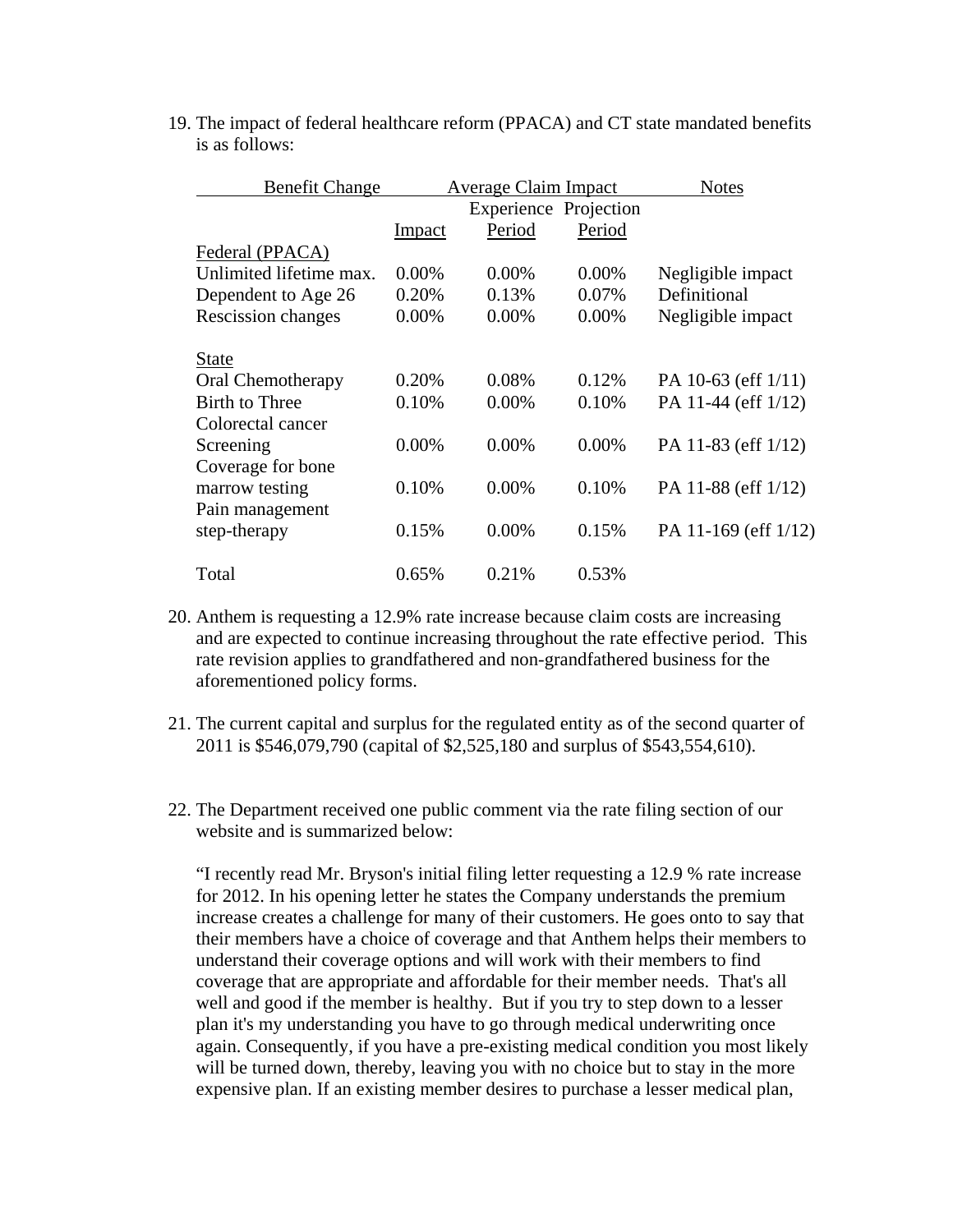the member should be allowed to make this "choice" without satisfying new eligibility requirements."

#### Department Summary

The actual incurred medical loss ratios have been steadily increasing from 2007 to 2009, but dropped significantly from 83.31% in 2009 to 75.28% in 2010. The experience of this block of business, along with the resulting medical loss ratios, indicate an experience adjustment is not necessary at this time in order to achieve the MLR rebate loss ratio of 80% defined in regulation by HHS.

Upon analyzing the trend data contained within the rate filing, the Department determined that overall trend of 7.6% is appropriate based upon recent trend experience.

The Department analyzed the enclosed durational experience to determine the impact of any underwriting wear-off. While the data indicates the different durational claims on a PMPM basis, using Connecticut specific experience, we believe that the impact of new entrants as a result of the new products offered in October of 2011 will not have a material impact on the rates for this filings rating period. The Department will require that experience from any new business sold be included in the experience data for any future rate increase request on the policy forms included in this rate filing. We don't believe that historic enrollment patterns will change enough to warrant an adjustment to rates for underwriting wear-off.

The operating margin used in the rate filing is calculated as 7.5% of overall premium. This captures both an explicit profit load and risk margin. Since a portion of the risk charge is captured in other assumptions including trend levels, an operating margin of 5% is deemed to be a more reasonable value. This is consistent with both the 2009 and 2010 rate filings made with the Department for the same product rate filings.

Claim lag triangles were analyzed to confirm the most recent estimates of incurred claims and the difference between incurred and paid.

The Department will be following up with Anthem regarding the public comment, as previously discussed.

#### Department Disposition

Based upon the finding of fact, and the summary information described above, the rate increase request of 12.9% is disapproved as submitted, but limited to an increase of 3.9%. This increase was adjusted downward to reflect the removal of the 6.2% underwriting